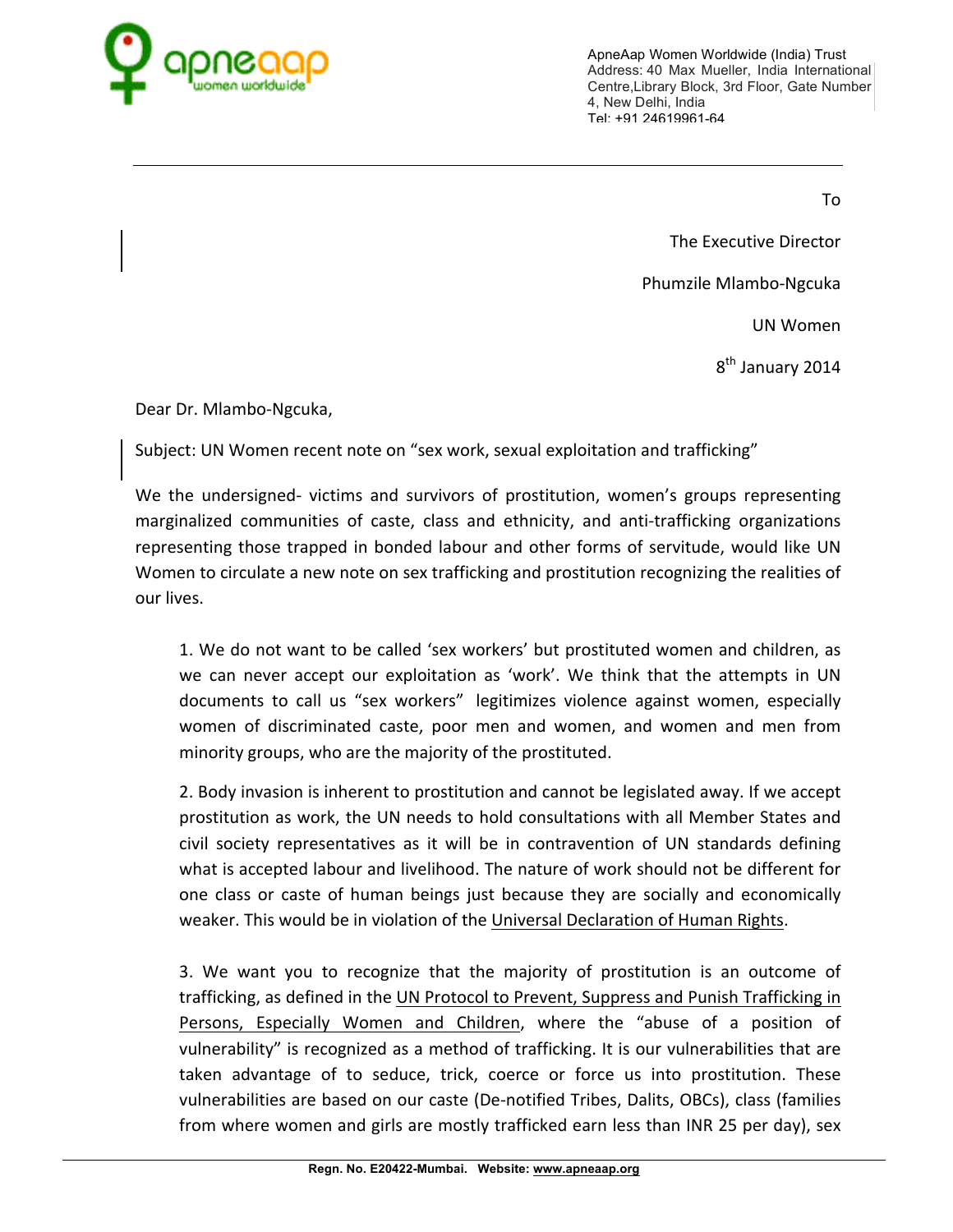

(majority of those who are prostituted are women and girls), and ethnicity (Hill Tribes). We are denied access to education, land, livelihood, capital and often to justice. Traffickers take advantage of this by offering us food, a bed, some cash, jobs, marriage, housing. Local and legal authorities that take pay-offs or free services from us often abet them.

4. We want you to recognize that our survival strategies are not a choice but an absence of choice.

5. By legitimizing prostitution as a form of 'work', delinking prostitution from trafficking, we feel that UN Women has let down marginalized girls and women, without even a proper consultation. It seems, that UN Women's policies are controlled by AIDS management agencies, who want to protect male clients/Johns from disease, rather than women and girls from repeated rape by male clients.

6. We ask that UN Women advocate with other UN agencies, as the agency charged with representing the voices of women, to recognize that commercial rape is the same as non-commercial rape and to remove all demands advocating for decriminalizing pimping and brothel-keeping. We want an end to impunity for all those who take advantage of our vulnerabilities to sexually exploit us. We want them to be held accountable and we want laws that penalize and punish them. By calling for the decriminalization of pimping, UN agencies are effectively helping the sex-industry and impeding our access to justice.

We want UN Women to stand by agreed upon international conventions and protocols, including:

1. Universal Declaration of Human Rights (UDHR)

2. Convention for the Suppression of Traffic in Persons and of the Exploitation of the Prostitution of Others, 1949

3. Supplementary Convention on the Abolition of Slavery, the Salve Trade and Institutions and Practices Similar to Slavery, 1956

4. Convention on the Elimination of all forms of Discrimination against Women, 1979

5. Protocol to Prevent, Suppress, and Punish Trafficking in Persons, especially Women and Children, 2000

To retreat from these protocols would be illegal and unethical.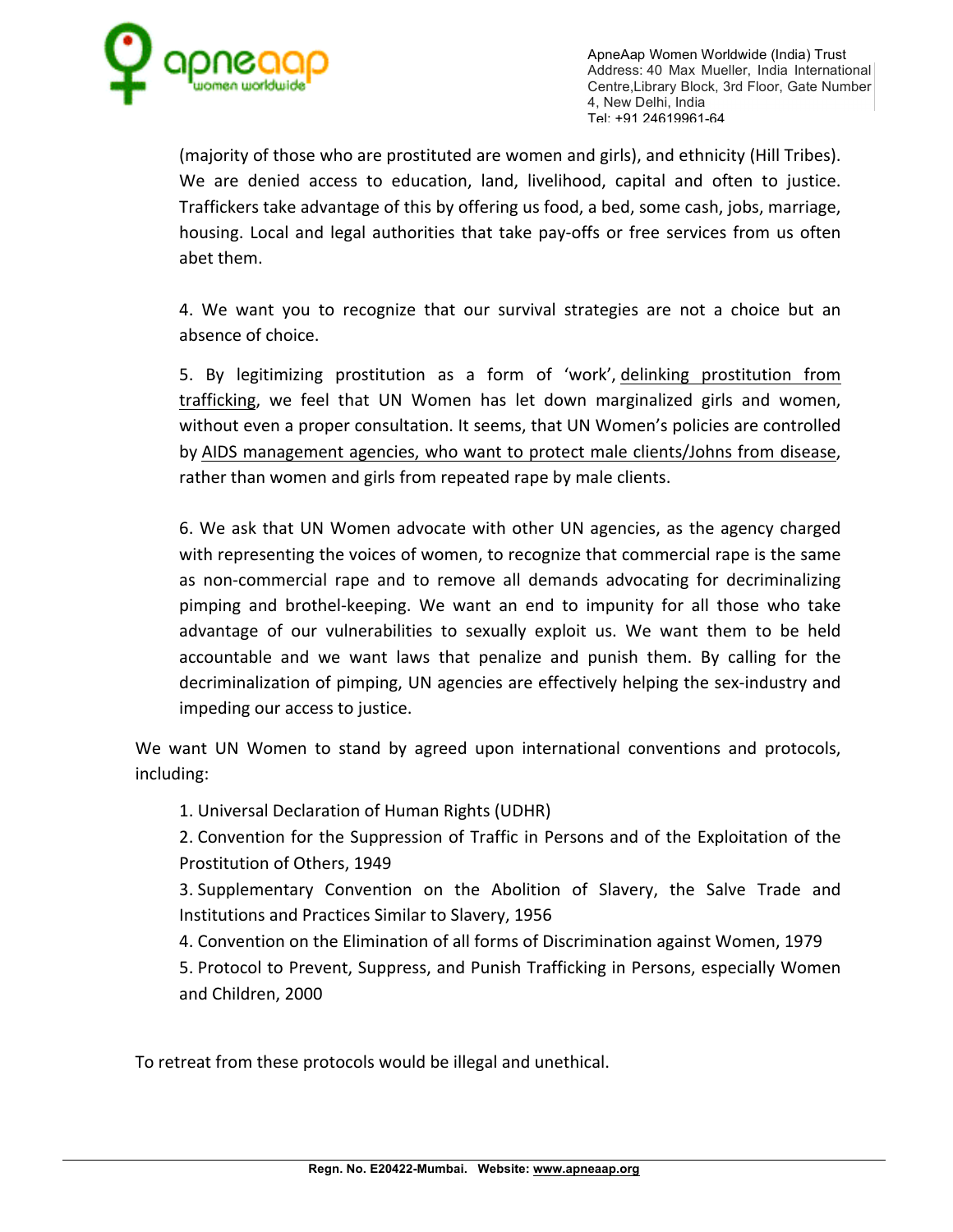

We therefore ask UN Women to circulate a revised note calling for more gender sensitive language in all UN documents, recognizing and promoting the rights of girls and women from lower caste, minorities and other marginalized groups. In particular:

**1. We request that UN Women changes the word 'sex worker' in all documents to 'victims and survivors of prostitution' or 'prostituted women and children'.**

**2. We request that UN Women acknowledges that the majority of prostitution is an outcome of trafficking and calls upon all states and UN agencies to reduce the vulnerabilities of women and girls that make them easy prey for traffickers.**

As citizens of countries including India, Nepal and Bangladesh we are surprised that UN Women could issue a note without consulting Member States or Civil Society representatives.

Both the note and its subsequent clarification contradict international law, as detailed in the conventions and protocols mentioned above.

Signed by the following organizations. Please also have a look the additional list of signatures of other individuals and survivors.

- 1. All India Dalit Adhikari Manch (AIDWA)
- 2. NAWO
- 3. Rahi Foundation
- 4. Salaap
- 5. STOP
- 6. Justice & Care
- 7. Rescue Foundation
- 8. Prajwala
- 9. Bachpan Bachao Andolan
- 10. Women Power Connect
- 11. National Commission for Dalit Human Rights (NCDHR)
- 12. National Dalit Forum
- 13. National Dalit Watch
- 14. Bhudan Theater Group
- 15. Society for Promotion of Wastelands development
- 16. Socialist Front
- 17. Society for Rural Awakening and Community Organization
- 18. Bangladesh National Woman Lawyer Association (BNWLA), Bangladesh
- 19. Centre of Social Medicine and Community Health
- 20. River Basin Friends
- 21. South Asian Dialogues on Ecological Democracy
- 22. LSR College Women's Development Cell
- 23. Miranda House College Department of Political Science
- 24. Kandhamal Zilla Sabuja Vaidya Sangathan